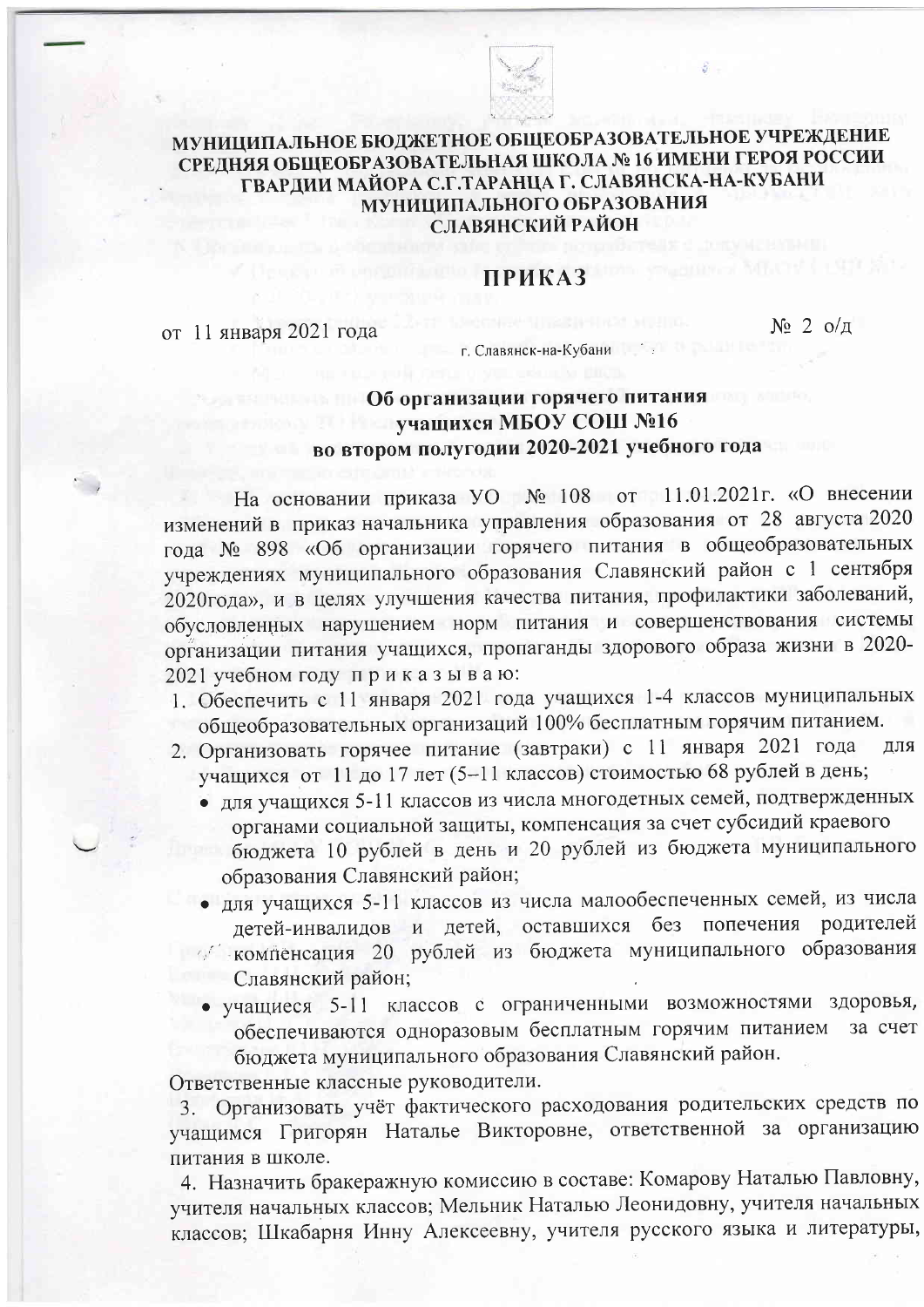Макарову Лидию Валерьевну, учителя математики, Чекашову Екатерину Евгеньевну, медицинскую сестру.

5. Организовать действенный контроль Совета по питанию за организацию горячего питания учащихся во время пребывания в МБОУ СОШ №16 Ответственная Штин Ксения Сергеевна, учитель истории.

6. Организовать в обеденном зале уголок потребителя с документами:

√ Приказ об организации горячего питания учащихся МБОУ СОШ №16 в 2020-2021 учебном году;

√ Утвержденное 12-ти дневное цикличное меню.

√ Книга отзывов и предложений для учащихся и родителей.

√ Меню на каждый день с указанием веса.

7. Организовать питание учащихся строго по 12-ти дневному меню, утвержденному ТО Роспотребнадзора.

8. Утвердить количественный состав учащихся, получающих основное питание, согласно спискам классов.

9. Утвердить график организации приёма пищи (приложение):

10. Провести разъяснительную работу среди учащихся и их родителей с необходимости ежедневного рационального горячего питания на классных часах и родительских собраниях.

Ответственная Охотникова Юлия Николаевна, зам.директора по ВР;

11. Ежеквартально проводить работу по изучению запросов учащихся и их родителей по организации питания. Ответственная Охотникова Юлия Николаевна, зам.директора по ВР;

12. Организовать учёт фактического расходования родительских средств по учащимся Григорян Наталье Викторовне, специалисту по кадрам  $\mathbf{M}$ ответственному за организацию питание.

13. Контроль за исполнением приказа оставляю за собой.

### Директор МБОУ СОШ № 16

Т.В. Городничая

С приказом ознакомлены:

Григорян Н.В. (2 Комарова Н.П. Пресс Макарова Л.В. Мельник Н.Л. Охотникова Ю.Н. Чекашова Е.Е. Шкабарня И.А Штин К.С.